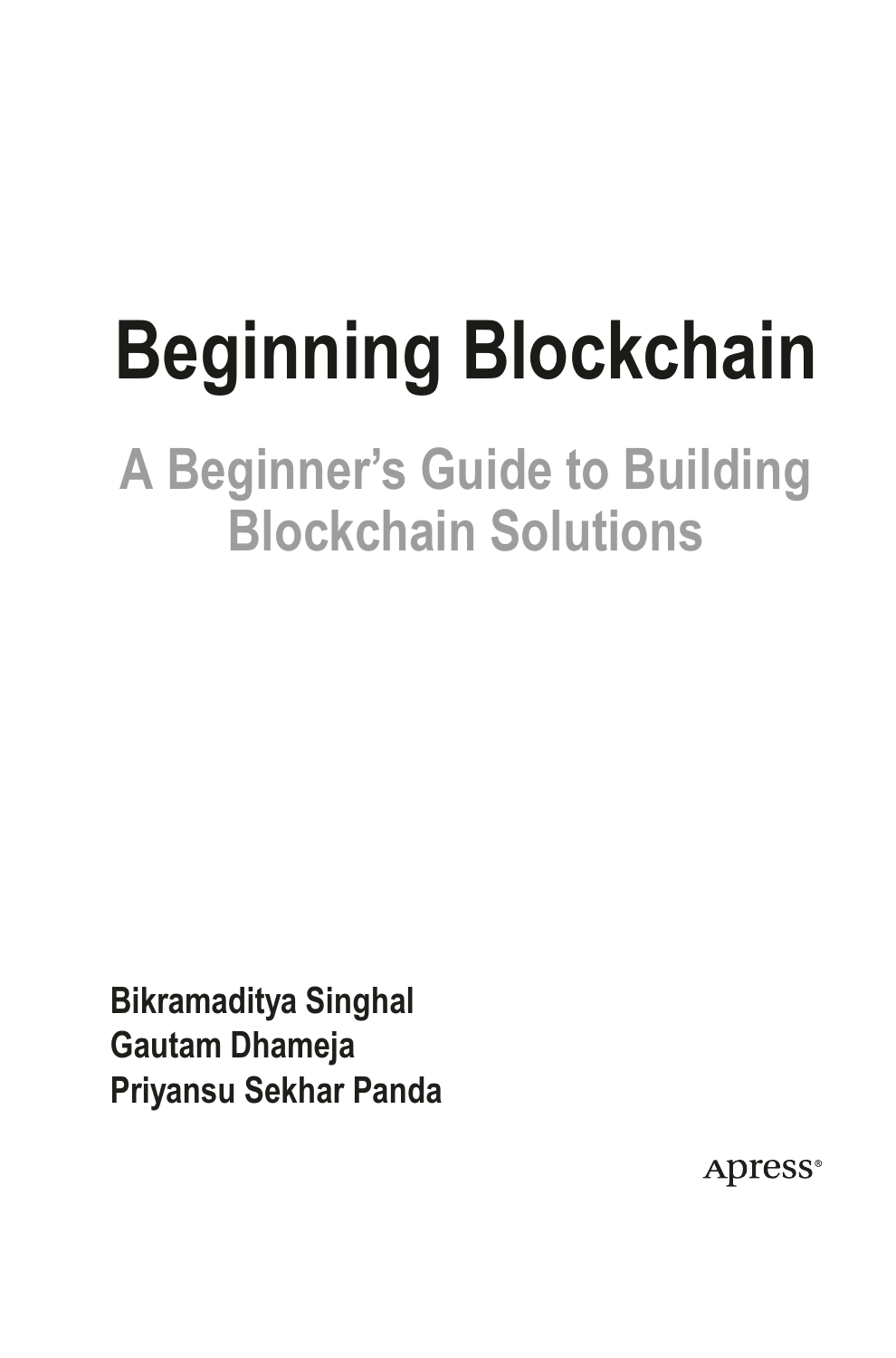#### *Beginning Blockchain*

Bikramaditya Singhal Bangalore, Karnataka, India

Priyansu Sekhar Panda Bangalore, Karnataka, India

#### ISBN-13 (pbk): 978-1-4842-3443-3 ISBN-13 (electronic): 978-1-4842-3444-0 <https://doi.org/10.1007/978-1-4842-3444-0>

Gautam Dhameja Berlin, Berlin, Germany

Library of Congress Control Number: 2018945613

#### Copyright © 2018 by Bikramaditya Singhal, Gautam Dhameja,

#### Priyansu Sekhar Panda

This work is subject to copyright. All rights are reserved by the Publisher, whether the whole or part of the material is concerned, specifically the rights of translation, reprinting, reuse of illustrations, recitation, broadcasting, reproduction on microfilms or in any other physical way, and transmission or information storage and retrieval, electronic adaptation, computer software, or by similar or dissimilar methodology now known or hereafter developed.

Trademarked names, logos, and images may appear in this book. Rather than use a trademark symbol with every occurrence of a trademarked name, logo, or image we use the names, logos, and images only in an editorial fashion and to the benefit of the trademark owner, with no intention of infringement of the trademark.

The use in this publication of trade names, trademarks, service marks, and similar terms, even if they are not identified as such, is not to be taken as an expression of opinion as to whether or not they are subject to proprietary rights.

While the advice and information in this book are believed to be true and accurate at the date of publication, neither the authors nor the editors nor the publisher can accept any legal responsibility for any errors or omissions that may be made. The publisher makes no warranty, express or implied, with respect to the material contained herein.

Managing Director, Apress Media LLC: Welmoed Spahr Acquisitions Editor: Nikhil Karkal Development Editor: Laura Berendson Coordinating Editor: Divya Modi

Cover designed by eStudioCalamar

Cover image designed by Freepik (www.freepik.com)

Distributed to the book trade worldwide by Springer Science+Business Media New York, 233 Spring Street, 6th Floor, New York, NY 10013. Phone 1-800-SPRINGER, fax (201) 348-4505, e-mail orders-ny@springer-sbm.com, or visit www.springeronline.com. Apress Media, LLC is a California LLC and the sole member (owner) is Springer Science + Business Media Finance Inc (SSBM Finance Inc). SSBM Finance Inc is a **Delaware** corporation.

For information on translations, please e-mail rights@apress.com, or visit www.apress.com/ rights-permissions.

Apress titles may be purchased in bulk for academic, corporate, or promotional use. eBook versions and licenses are also available for most titles. For more information, reference our Print and eBook Bulk Sales web page at www.apress.com/bulk-sales.

Any source code or other supplementary material referenced by the author in this book is available to readers on GitHub via the book's product page, located at www.apress.com/978-1-4842-3443-3. For more detailed information, please visit www.apress.com/source-code.

Printed on acid-free paper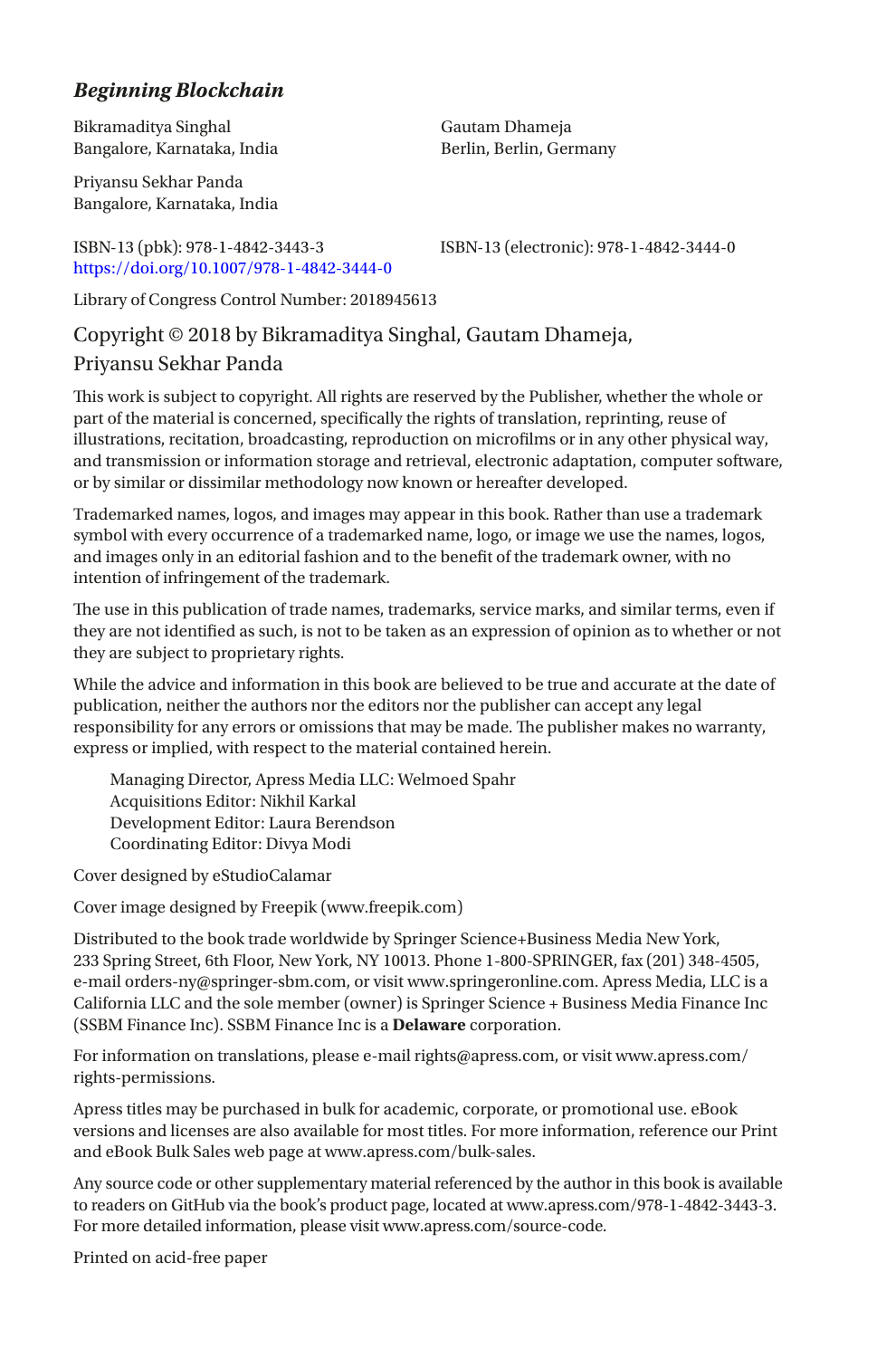# **Table of Contents**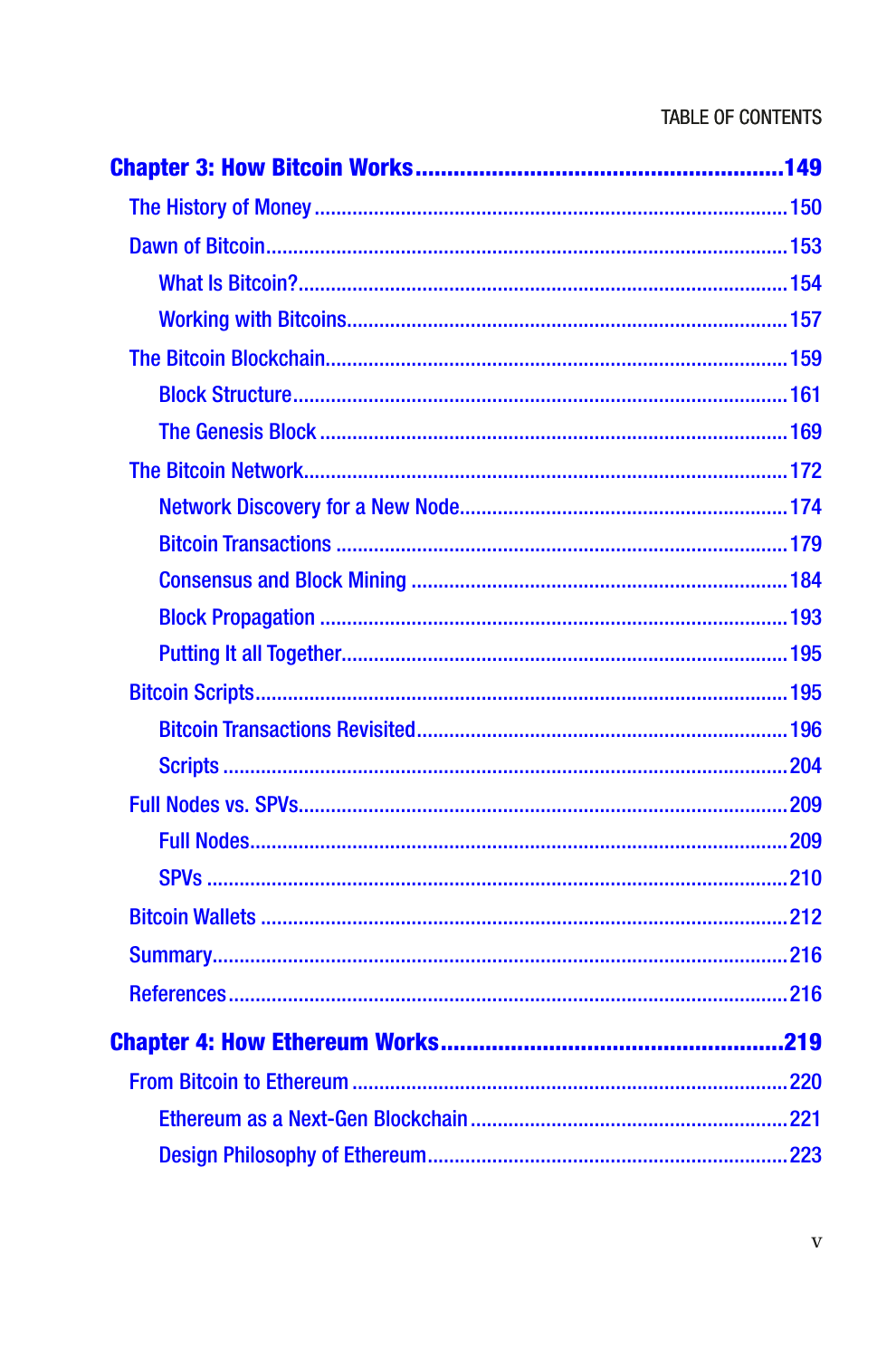| <b>Chapter 5: Blockchain Application Development 267</b>                |  |
|-------------------------------------------------------------------------|--|
|                                                                         |  |
|                                                                         |  |
|                                                                         |  |
|                                                                         |  |
| Setup and Initialize the bitcoinjs Library in a node.js Application 273 |  |
|                                                                         |  |
|                                                                         |  |
|                                                                         |  |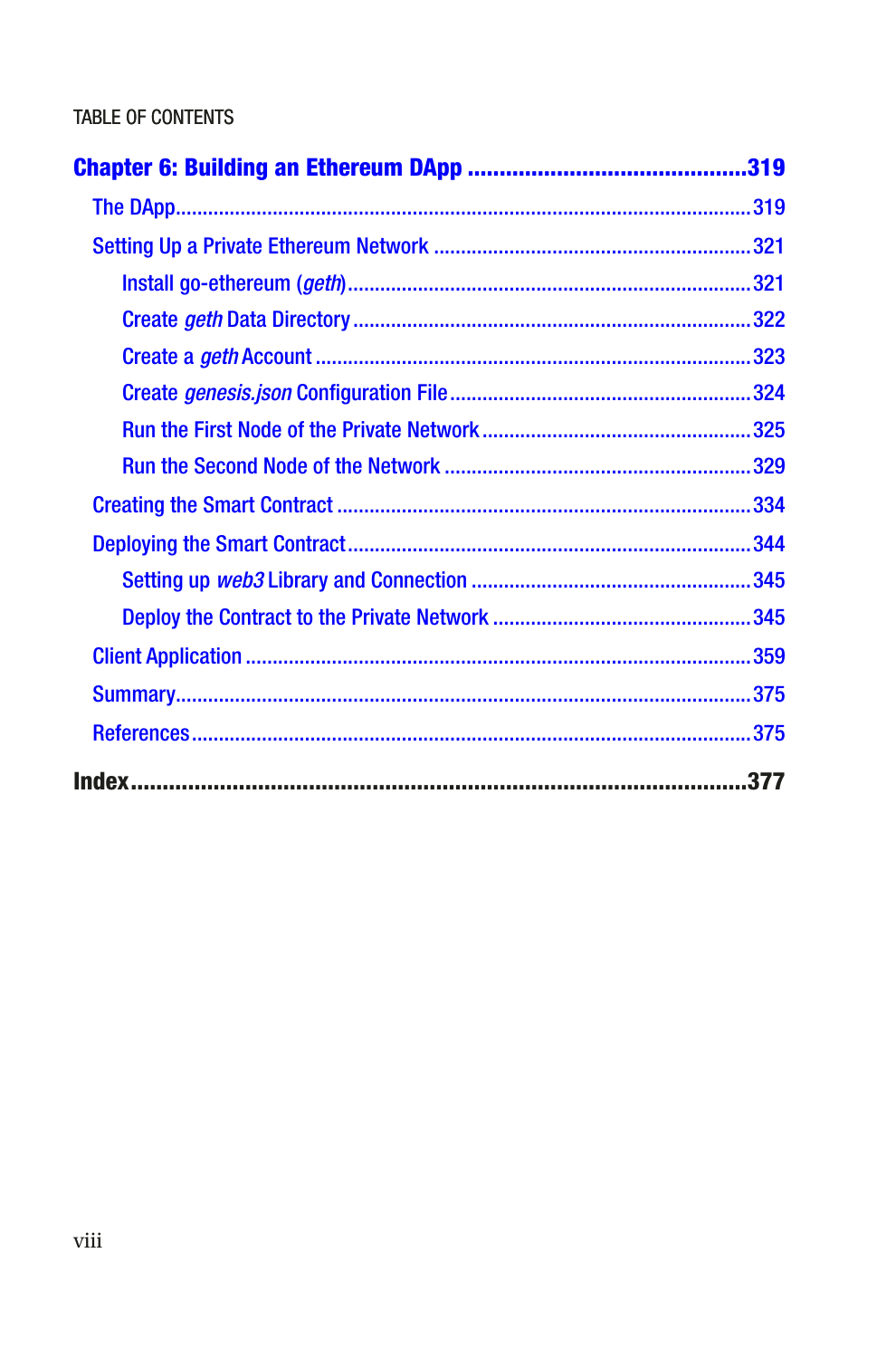# **About the Authors**



**Bikramaditya Singhal** is a Blockchain expert and AI practitioner with experience working in multiple industries. He is proficient in Blockchain, Bitcoin, Ethereum, Hyperledger, cryptography, cyber security, and data science. He has extensive experience in training and consulting on Blockchain and has designed many Blockchain solutions. He worked with companies such as WISeKey, Tech Mahindra, Microsoft India, Broadridge, and Chelsio Communications, and he also cofounded

a company named Mund Consulting that focuses on big data analytics and artificial intelligence. He is an active speaker at various conferences, summits, and meetups. He has also authored a book entitled *Spark for Data Science.*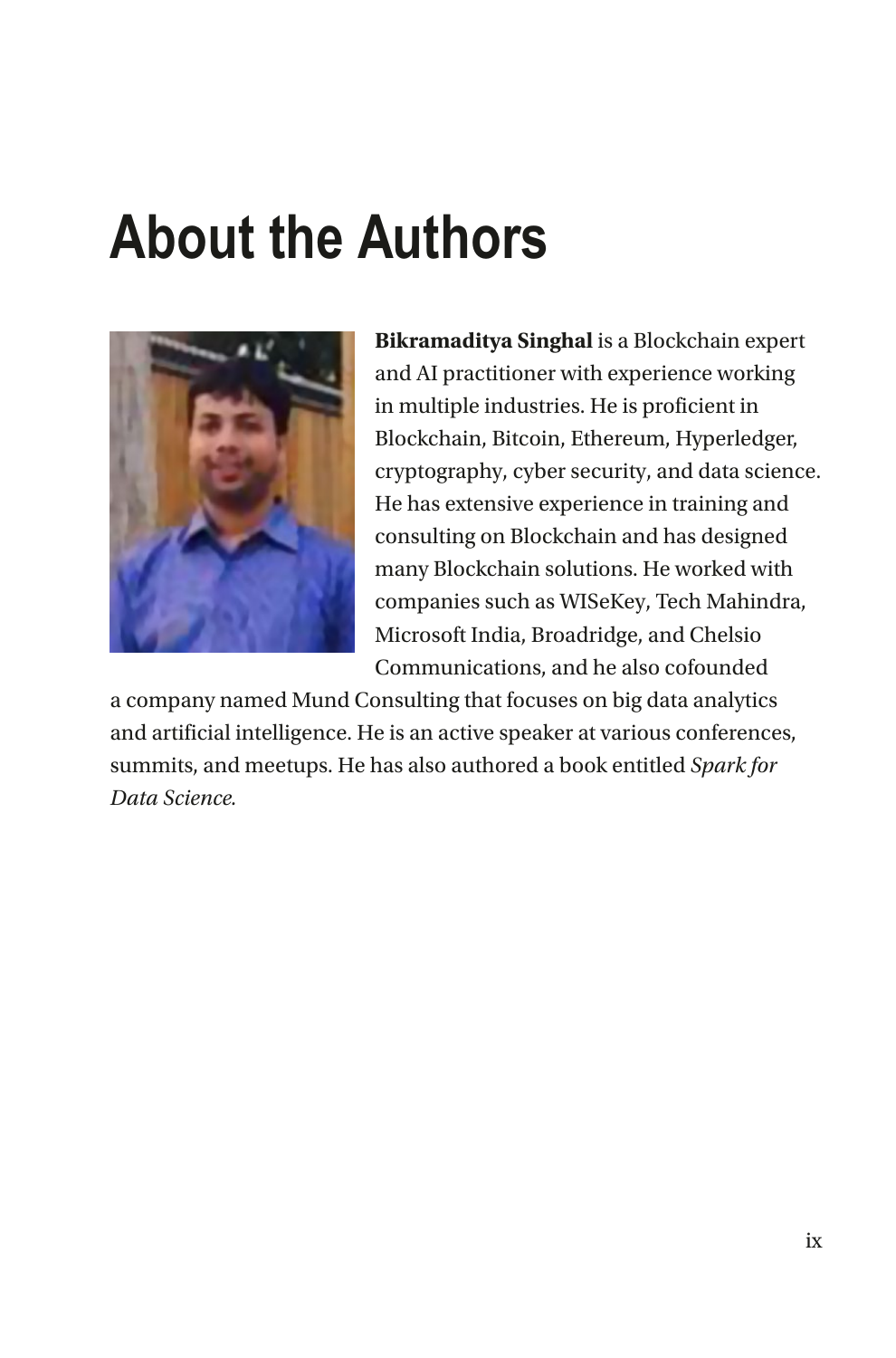#### ABOUT THE AUTHORS



**Gautam Dhameja** is a Blockchain application consultant based out of Berlin, Germany. For most of this decade, he has been developing and delivering enterprise software including Web and Mobile apps, Cloud-based hyperscale IoT solutions, and more recently, Blockchain-based decentralized applications (DApps). He possesses a deep understanding of the decentralized stack, cloud solutions architecture, and object-oriented design. His

areas of expertise include Blockchain, Cloud-based enterprise solutions, Internet of Things, distributed systems, and native and hybrid mobile apps. He is also an active blogger and regularly speaks at tech conferences and events.



**Priyansu Sekhar Panda** is a research engineer at Underwriters Laboratories, Bangalore, India. He has worked with other IT companies such as Broadridge, Infosys Limited, and Tech Mahindra. His areas of expertise include Blockchain, Bitcoin, Ethereum, Hyperledger, game theory, IoT, and artificial intelligence. Priyansu's current research is on building nextgen applications leveraging Blockchain, IoT, and AI. His major research interests include building Decentralized Autonomous Organizations (DAO), and the security, scalability, and consensus of Blockchains.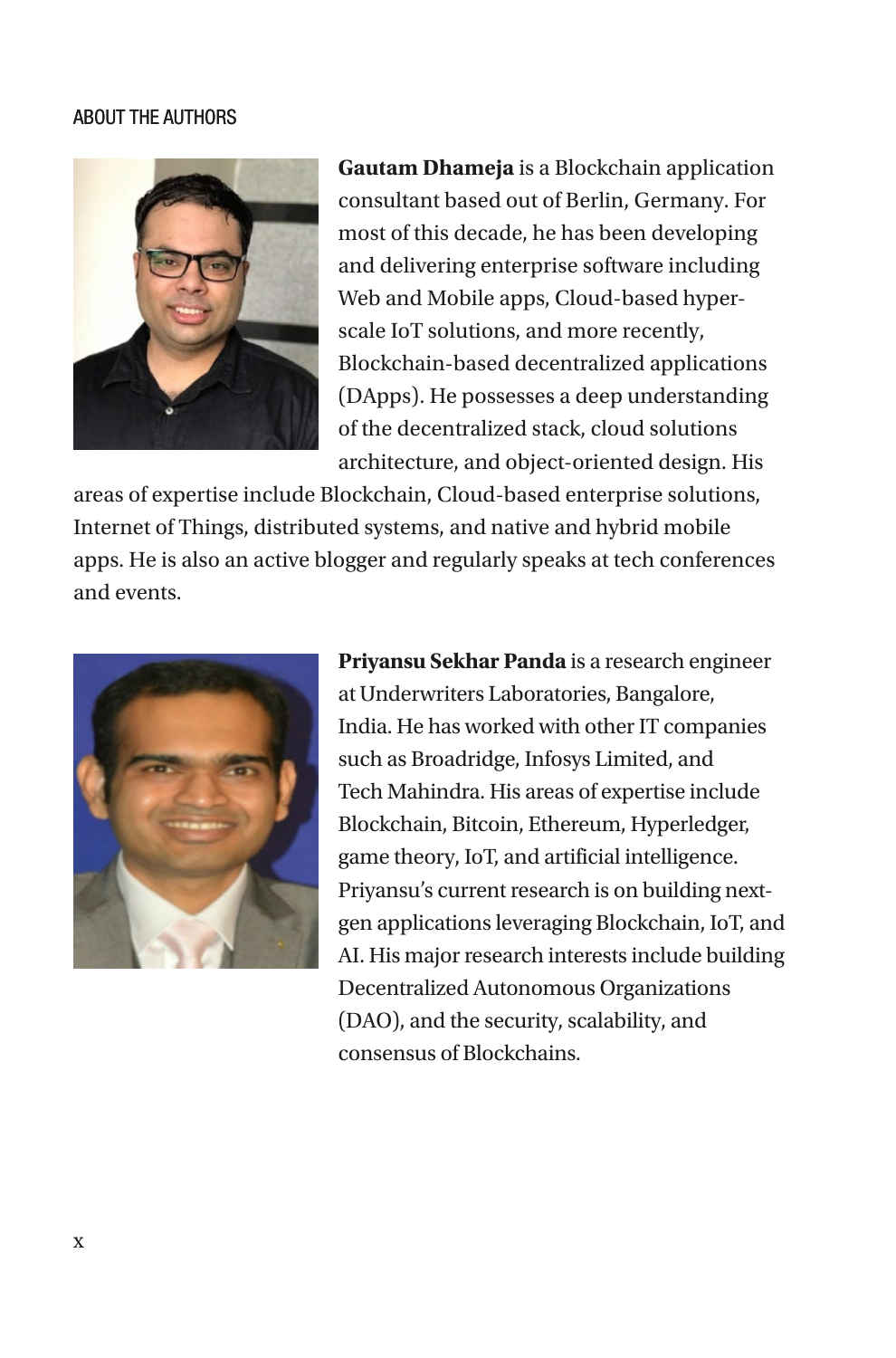# **About the Technical Reviewer**



**Navin K Manaswi** has been developing AI solutions/products with the use of cuttingedge technologies and sciences related to artificial intelligence for many years. Having worked for consulting companies in Malaysia, Singapore, and the Dubai Smart City project, he has developed a rare skill of delivering end-to-end artificial intelligence solutions. He built solutions for video intelligence, document intelligence, and human-like

chatbots in his own company. Currently, he solves B2B problems in verticals of healthcare, enterprise applications, industrial IoT, and retail in the Symphony AI incubator as Deep Learning-AI Architect. Through this book, he wants to democratize cognitive computing and services for everyone, especially developers, data scientists, software engineers, database engineers, data analysts, and CXOs.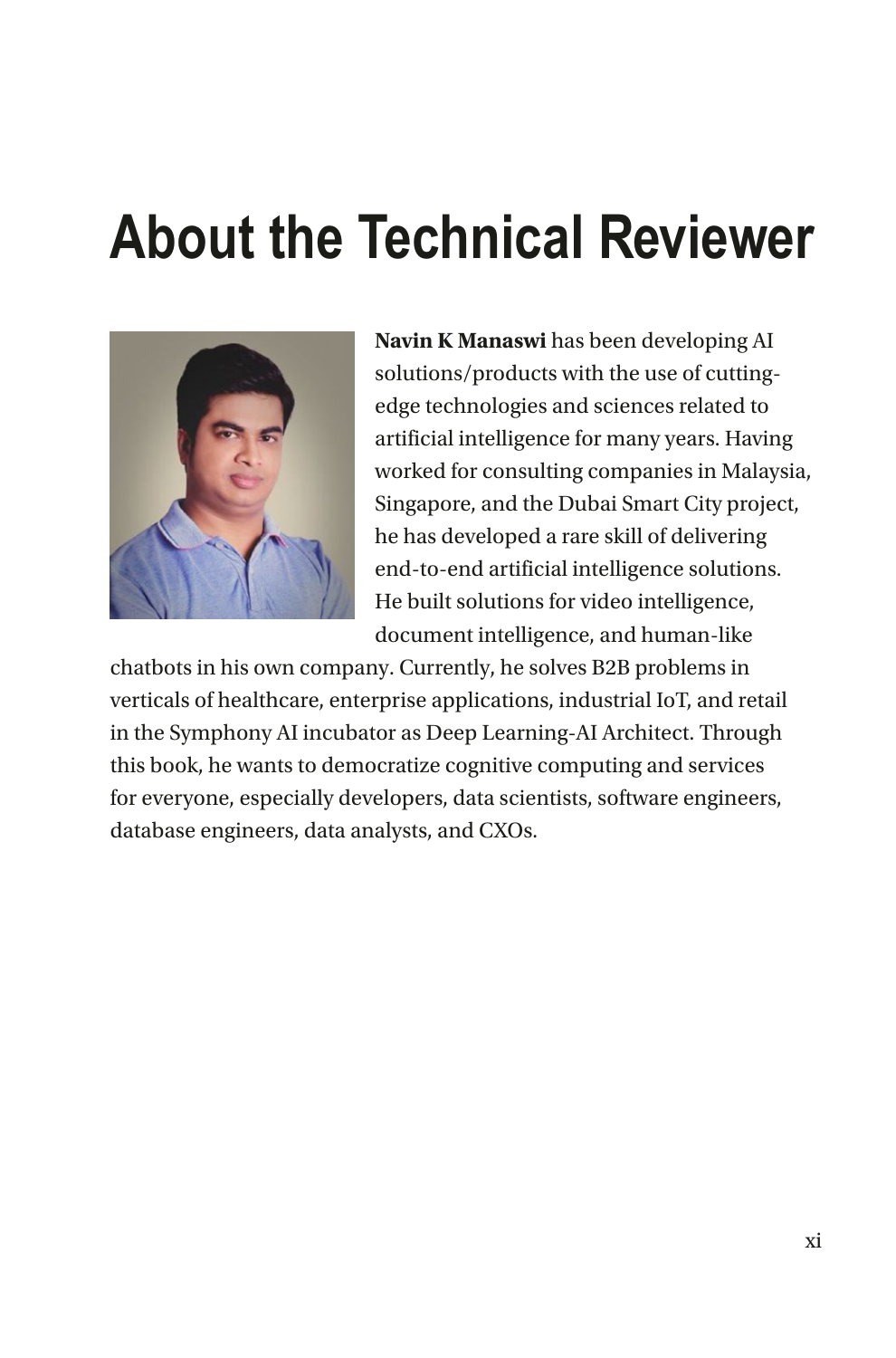# **Acknowledgments**

We'd like to thank Nikhil and Divya for their cooperation and support all through and many thanks to Navin for his thorough technical review of this book. We also thank all who have directly or indirectly contributed to this book.